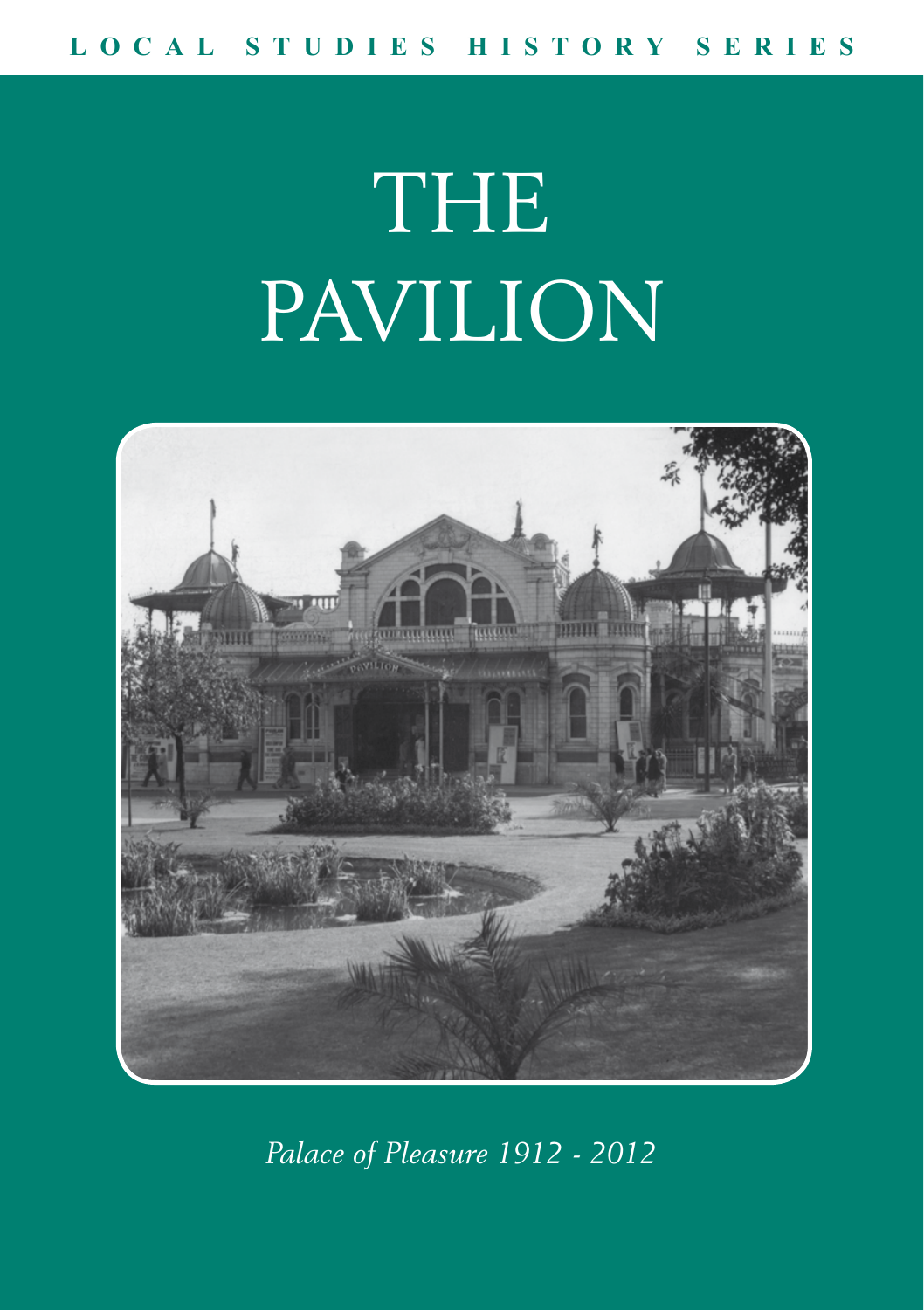

### **History of the Pavilion**

On Saturday 17 August 1912, architect Henry Garrett handed Mayor Charles Towell a gold key to officially open the art nouveau-styled Pavilion - designed to provide 'adequate musical and other attractions for visitors to Torquay'. That evening, the success of the new venture seemed assured as patrons filled the venue for the first concert performed by the twenty-five piece Torquay Municipal Orchestra. However, the Pavilion, known to its admirers as the 'White Palace', was soon dubbed a 'White Elephant' by its detractors. Utilised as a concert hall, theatre and cinema, it struggled financially for decades until the final stage performance in October 1976. Despite earning an enviable reputation with regular radio broadcasts and annual music festivals, the orchestra was disbanded in 1953. Concerts by small ensembles, summer shows, rock concerts and even bingo sessions followed but failed to save the theatre from proposed demolition. A campaign by the Friends of the Pavilion (now Torbay Civic Society) ensured that the building was listed as being of special architectural and historical interest in 1973.

The Pavilion was saved and operated as an ice skating rink from 1979-83. It then

underwent award-winning restoration, reopening as an upmarket shopping mall in 1987. Twenty-five years later, Marina Developments Limited, who lease the building from Torbay Council, announced that the mall would cease trading in January 2013 and unveiled a proposal to convert the building into a four star hotel, spa, café and restaurant complex.

In its heyday, the venue featured celebrated artistes including composer Sir Edward Elgar, pianist Rachmaninoff, singer Paul Robeson, ballerina Anna Pavlova, operatic soprano Dame Nellie Melba, actor Sir Donald Wolfit, entertainer George Formby and comedian George Robey in an era when the Pavilion was renowned as 'Torquay's Palace of Pleasure'.

#### **Ernest Goss**

Ernest Goss was music director of the municipal orchestra from 1919-53 and entertainments manager of the Pavilion from 1926-48. His duties in the latter role resulted in the presentation of outstanding films, productions by distinguished theatrical companies and performances by artistes of international

renown, while his musical tastes were wide-ranging as he conducted for symphony concerts, grand operas, variety shows and pantomimes.

 With the municipal orchestra, Ernest Goss made about 600 BBC radio broadcasts

and organised music festivals which attracted famous conductors including Sir Henry Wood, Sir John Barbirolli and Sir Malcolm Sergeant. Apart from his professional devotion to events at the Pavilion, the music chief's contribution to the wider community was immense. For fifty years he was organist and choirmaster of Union Street Methodist Church and also held posts supporting Torquay Philharmonic Society, Torquay Music Lovers' Association, Torquay Open Air Theatre, Torquay Gramophone Society, Torquay Operatic and Dramatic Society, Torquay and District Organists' Association and the South Western Brass Band Association.

 Born in Torquay, Ernest Goss learned to play the piano as a child and went on to study the violin and organ. He was a Fellow of the Royal College of Organists, Associate of the Royal College of Music and a Licentiate of the London College of Music. Involved in music to the end of his life, Ernest Goss collapsed at a meeting of the Torquay Operatic Society and died aged 81 in 1964.

## **Did You Know?**

- The Pavilion was built on land reclaimed from the sea. Previously, the shoreline was at the front of the Torbay Hotel.
- Pavilion music director Basil Hindenberg diplomatically changed his German-sounding surname to Cameron at the outset of the First World War in 1914.
- In 1915, the reduced size of the wartime orchestra upset author George Bernard Shaw who complained he had been 'swindled' having 'paid two shillings for Beethoven'.
- Amongst the famous speakers who addressed audiences at the Pavilion were Lady Randolph Churchill, politician David Lloyd George, aviator Alan Cobham and polar explorer Roald Amundsen.
- In 1926, Laurence Olivier joined his first repertory company and appeared at the Pavilion in The Farmer's Wife written by Torquay author Eden Phillpotts.
- Whilst recuperating at a local war hospital in November 1940, James Nicolson attended a concert at the Pavilion where he was introduced to the audience following the announcement that he was the only Battle of Britain pilot to be awarded the VC.
- Nobel prize-winning playwright Harold Pinter wrote part of The Caretaker at the Pavilion whilst appearing in a series of plays using the stage name David Baron in the winter of 1956-7,
- Scenes for The System starring Oliver Reed and directed by Michael Winner were filmed at the Pavilion in 1963.
- During the period when the Pavilion had a skating rink there was an annual Miss Ice Queen contest and a icehockey team called the Torbay Pirates.
- After attending a concert at the Pavilion in 1913, a young lady accepted a proposal of marriage and agreed to become Mrs Agatha Christie. Following the author's death in 1976, it was suggested that the Pavilion should be renamed the Agatha Christie Memorial Theatre.